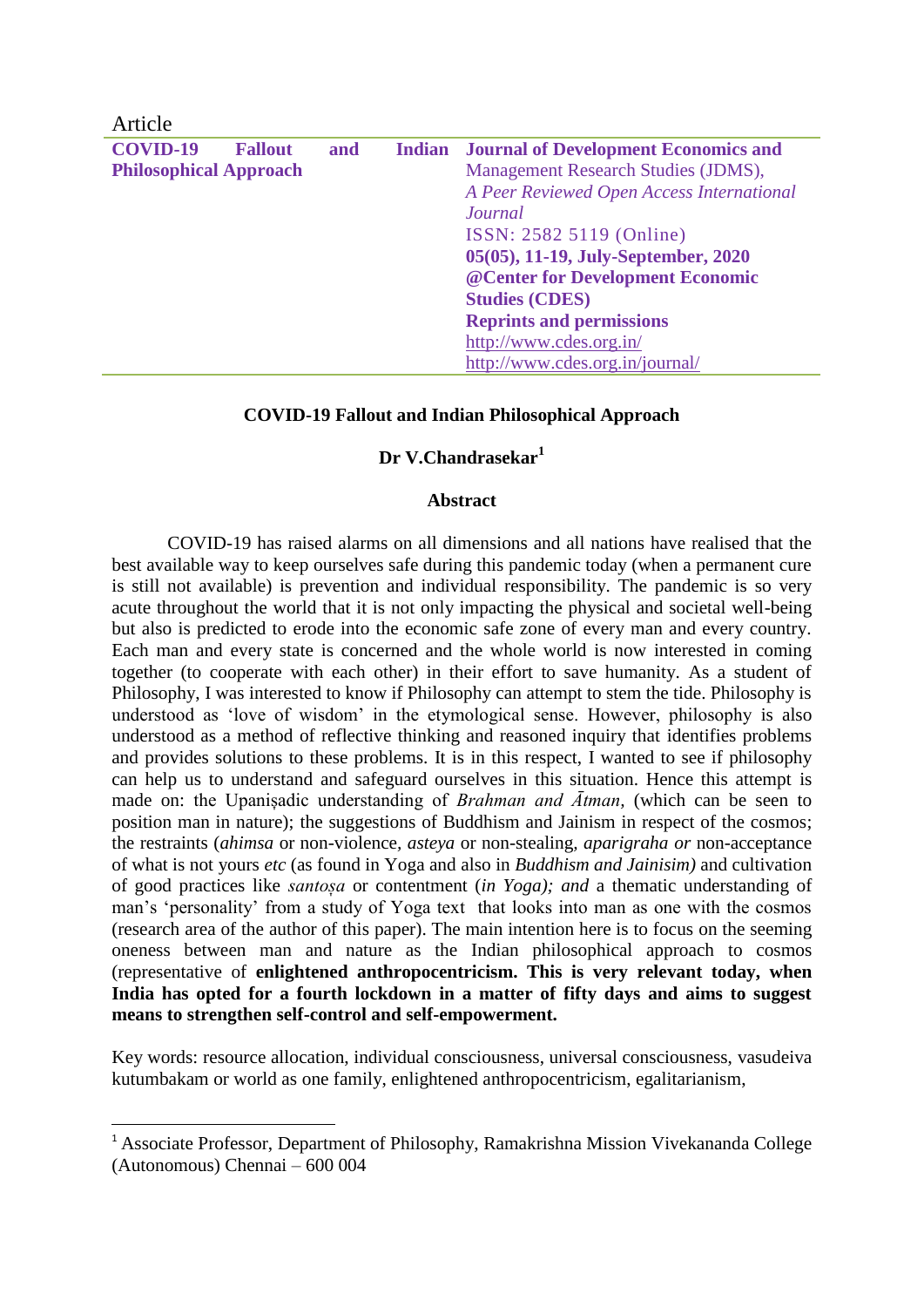# Introduction

The crisis relating to COVID-19 has certainly opened up large ethical and philosophical questions – be it with respect to the early reactions of the health organisations or the politics involved right from the conduct of sports events or opening businesses etc. Nader Ghothi<sup>i</sup> points out "...the policies of a government, whether the policies are directly related to health or indirectly impact health, including those of the ministry of health, should be 'healthy policies'; this means that any government policy should consider the possible impact on the health of people. Also, as it has been shown in other parts of the world, transparency of the government and communication of the information at hand can lead to trust and compliance with regulations such as social distancing". This suggests a clear demarcation from the government/or state coupled with individual responsibility. There is one more important aspect here that needs intervention from ethics: that is, what will be the situation when there is scarcity of resources? That is when Mario Patrão Neves<sup>ii</sup> talks of resource allocation that cannot be made on the principles of "first-come, first-served" combined with "high-severity and high-priority", especially so in such exceptional circumstances where the need is more than the available resource and the prioritization of patients become alarming. This author goes on to say that "from an ethical point of view, it is important to save life and to promote the health and well-being of the largest number of people (utilitarian perspective). So, prioritisation on any of the counts mentioned above is unethical. And, as of now, there seems to no remedy to this except safeguarding oneself. But it is imperative for the states to encourage research on getting the pandemic out of the way of normal citizen. How can philosophy come into picture in such a scenario? The impact of covid-19 on individual health, social health and economy has changed man's perception on himself and the world from what it was in the recent past. These conditions have definitely changed the way in which man perceives himself and also in the way in which he has to interact with the other man and his environment. In other words, man has to redefine himself in this context. Why is this so? Seen in the context of the non-availability of a cure for this pandemic, health specialists all over the world reiterate only two important steps – namely, precaution and individual responsibility – that emphasises on what man ought to do and ought not to do.

The paper now juxtaposes this suggestion with the editorial of an e-magazine on COVID-19. This editorial highlights a different aspect from the outcome of this pandemic. It cites Albert Camus' words from The Plague that there may be more things to admire in men than to despise in times of pestilence and continues: "This will apply to ourselves as well over the coming months, as each one of us is forced to undertake the Delphic maxim to *know thyself*. We can only hope that when we reflect on this tumultuous time in years to come that we will admire not only the actions of others, but also our own"<sup>iii</sup>. This is where reference to Indian Philosophy can be made especially its understanding of man in nature/or as part of nature and not the dominant force in nature. The paper here takes clue from the environmentalists who felt the need to replace the anthropocentric view and the nonanthropocentric understanding with what may be termed as *enlightened anthropocentricism*. Enlightened anthropocentrism, it is argued, helps in policy-making that is in line with the acceptance of intrinsic value to the non-human elements in nature<sup>iv</sup>. Thus this present paper **has attempted to showcase the Indian philosophical approach as an example for this view.** Indian philosophy belongs to a time when man had no idea about the difference between him and nature or the supremacy of his kind over nature. Hence what is attempted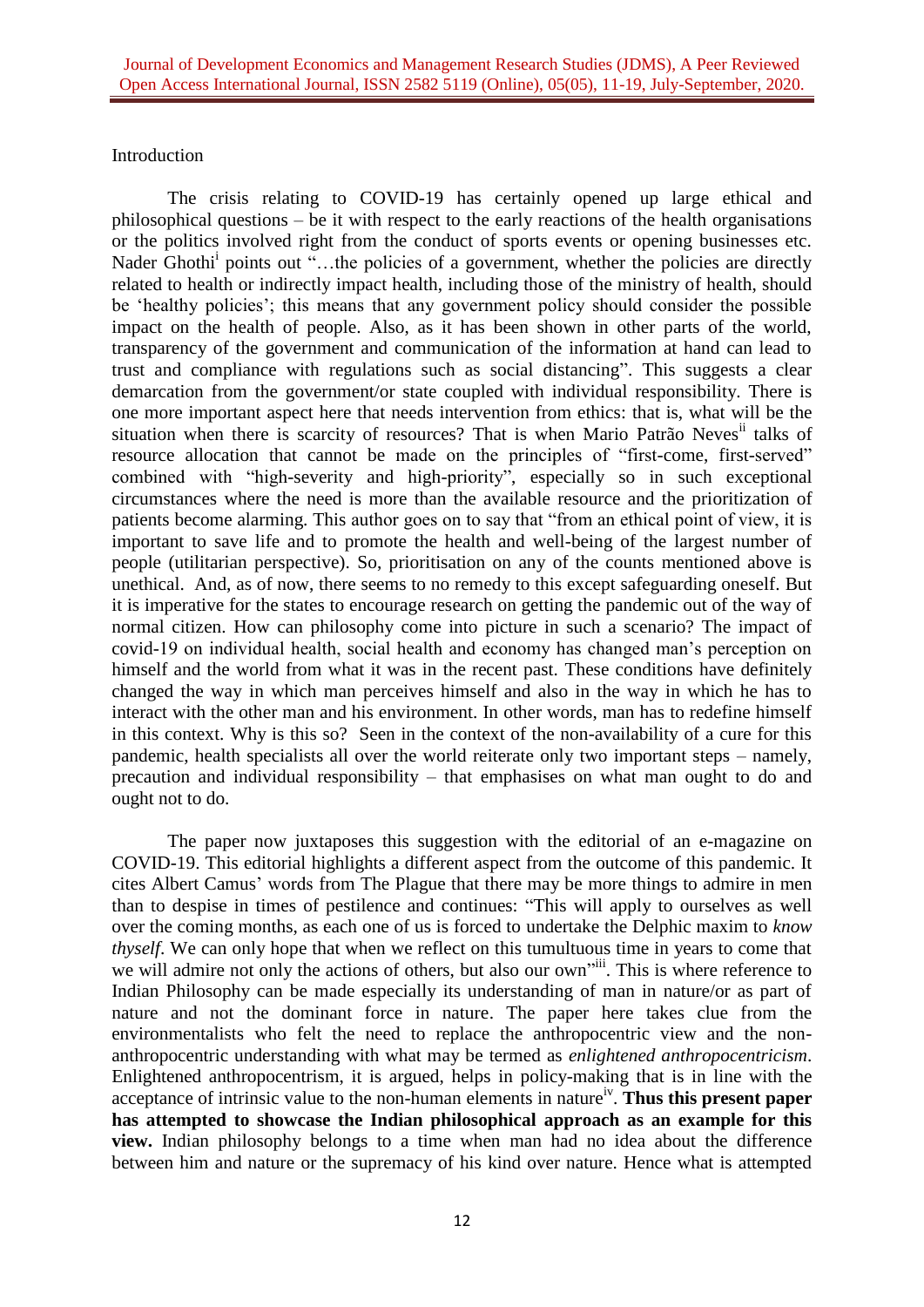here is a thematic representation of the available facts or inferences of the tradition in the light of the present situation.

In the early 1970's a Norwegian philosopher and climber, Arne Nӕss introduced a distinction between 'deep' and 'shallow' ecology. It reiterates the place of man in the cosmos and showcases the role of man in this analysis. **"Deep ecology movement"** endorses **"biospheric egalitarianism"**, the view that all living things are alike in having intrinsic value (and being independent of their usefulness to others). This respect for the intrinsic value in everything aims at taking care of every aspect of nature and not to cause unnecessary damage to the flora and fauna. As a result, man realizes that his larger -- ecological Self - deserves respect as well. To respect and to care for his Self is also to respect and to care for the natural environment, of which he is actually a part and with which he should identify. **The uniqueness of Indian Philosophy is its dual role of recognising individuality or personal space alongside emphasis on collectivism.** Two statements from Hindu thought come to the forefront now. They are: (1) *vasudeiva kutumpakam* meaning the whole world regarded as one family and (2) *lokāh samastha sukhino bhavantu* meaning let all beings live happily<sup>v</sup>. R.P.Mishra, in one of his address on the topic, "Culture, Religion and Environmental Ethics"<sup>vi</sup>, says that there is a correspondence between the ecological world-view and the world-view of the Hindu thought since both represent the world as a unity – the unity of oneself with one's surroundings. This is well-brought out by the Upanis adic term '*brahman'* One other practice of the Indian mind-set is worth mentioning here (before an attempt is made to study the Indian philosophical approach). Everyone will agree that Buddhism and Jainism can be treated as championing the cause of *ahimsa.* The same vigour can be seen in the Hindu thought also that is not pronounced but found in the form of their beliefs and practices. The founder chancellor of the Sri Satha Sai University cites the family of Siva, his consort Parvati and their two sons Vinayaka and Muruga as suggesting harmonious living with all beings for the Indian family<sup>vii</sup>. This is at the practical level and the philosophical background will be brought out from now.

Since, one does not find direct reference to nature and man's involvement in the protection of nature (as suggested by the shallow ecological movement), the paper attempts to showcase the different standpoints of Indian philosophical outlook right from the pronouncement of the Upanisads down to the systems of philosophy that developed on the basis of Vedas and Upanisads (especially, Yoga), on the one hand, and the two heterodox systems – Buddhism and Jainisim – on the other hand. In short, this attempt is a suggestion to look at the Indian philosophical outlook on cosmos as the paradigm of the deep ecological movement suggested earlier in the paper. Mention was made earlier of the distinction in ecological movements suggested by the Norwegian philosopher along with two others. **What influenced them into this distinction is the veneration shown by their sherpas to the mountains when they climbed them.** It might have been a new experience to the three of them but the Indian humankind have been taught or have imbibed this attitude through the observance of certain customs or even festivals<sup>viii</sup>. One need not go deep into that as it might lead one into the observances of Hinduism rather than understanding the Indian philosophical approach. Hence, the paper now begins to understand the various aspects of Indian thought and the possible impact that it can have with respect to an understanding of man and nature. It is enlisted in the following manner:

- (i) the panis adic understanding of *Brahman and Ātman,* (which can be seen to position man in nature)
- (ii) the suggestions of Buddhism and Jainism in respect of the cosmos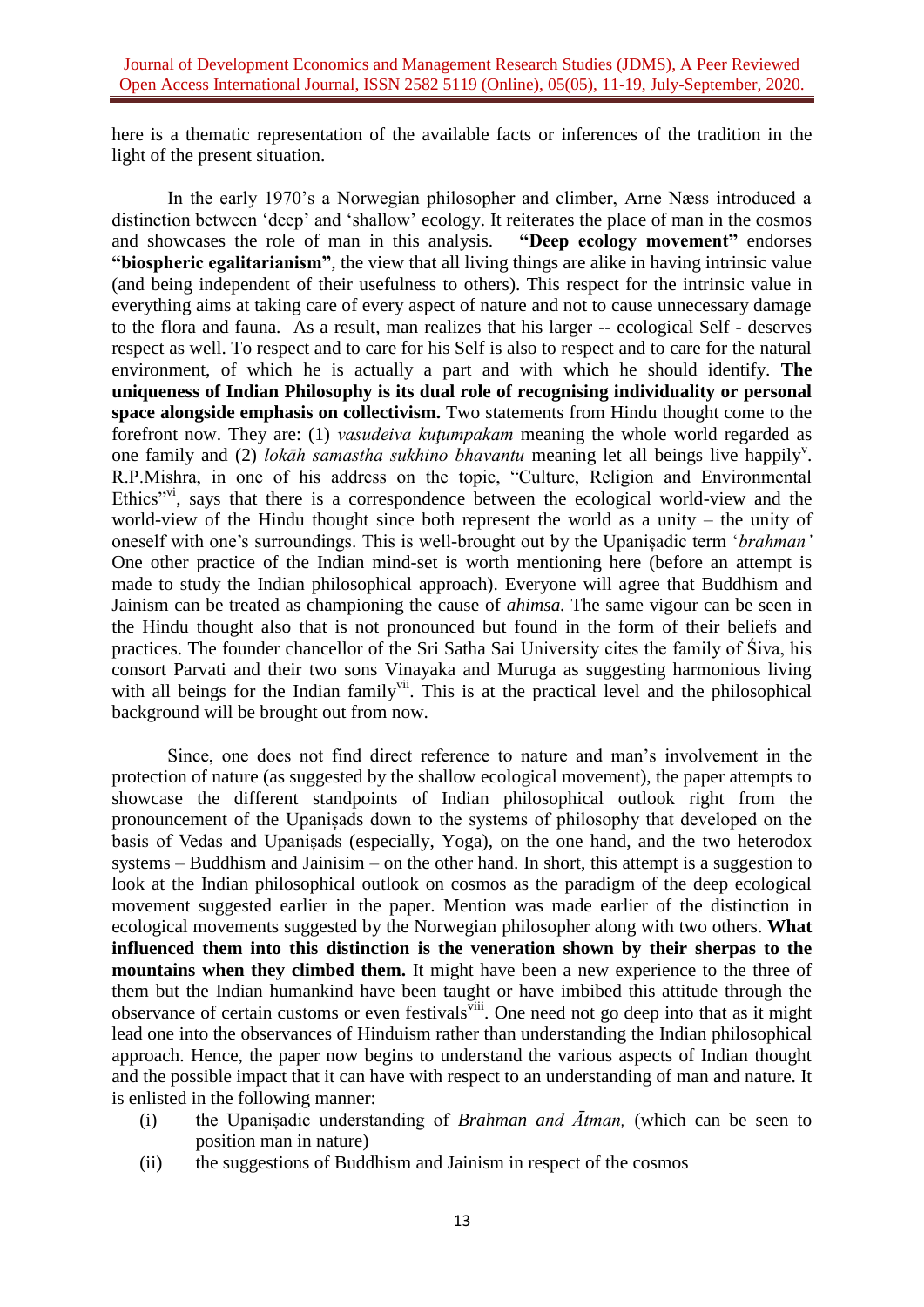- (iii) the restraints (*ahimsa* or non-violence*, asteya* or non-stealing*, aparigraha or* nonacceptance of what is not yours *etc* (as found in Yoga and also in *Buddhism and Jainisim*) and cultivation of good practices like *santosa* or contentment (*in Yoga*),
- (iv) a thematic understanding of man's 'personality' from a study of Yoga text that looks into man as one with the cosmos (research area of the author of this paper)

Why is this relevant here? One finds two strands of thought here: (i) the understanding of oneness of man and nature through the pantheistic understanding in some of the Indian philosophical systems and (ii) the holistic understanding of man and nature being part of a superior reality with respect to other systems. **It can be seen in either of these that neither man nor nature is looked at as subservient to the other.** So this paper projects the **seeming oneness between man and nature as the** Indian philosophical approach to cosmos Of course, the understanding of Buddhism and Jainism with respect to *ahimsa* (non-injury to any creature) will be accepted as directly relevant to understanding man's attitude to nature. However, this should not lead the Indian philosopher or the student of Indian philosophy into a sense of complacency.

### **Upanisads and cosmos:**

The central theme of the Upanisads is the search for what is true. Going by the fact that the pleasures of the world are transient and finite, the upanișadic thinkers lead us to a central reality that is infinite in existence (*sat*), absolute truth (*cit*) and pure delight (*ānanda*). However, this is an objective view. These seers do not stop there. They supplement this objective view with a subjective view also, which they called *Ātman*. Analysis of these two notions, namely, *Brahman and ātman and the oneness of these two* leads to the understanding of oneness of man and nature and hence this view is projected here. The word '*Ātman'* is understood by *Reveda*, first as, breath or vital essence. This term acquired the meaning of self or soul only gradually at a later date. "The Upanisads refuse to identify the self with the body, or the series of mental states … we are obliged to accept the reality of a universal consciousness whichever accompanies the contents of consciousness and persists even when there are no contents. This fundamental identity, which is the presupposition of both self and not-self, is called the  $\overline{A}$ *tman*..."<sup>ix</sup> "The word "**Brahman<sup>x</sup>**" means growth, and is suggestive of life, motion and progress..." Dr S.Radhakrishnan says, "*Brahman* is infinite not in the sense that it excludes the finite, but in the sense that it is the ground of all finites. It is eternal not in the sense that it is something beyond all time, as though there were two states temporal and eternal, one of which superseded the other, but that it is the timeless reality of all things in time … the ultimate reality is not thought or force, or being exclusively, but the living unity of essence and existence, of the ideal and real, of knowledge, love and beauty"xi. The highlight of this position is that it treats all aspects of nature as equal when considered from a higher synthesis. Upanis adso describe *brahman* as *anoraniyan mahatomahiyan* " meaning, He resides in the smallest of the small and in the biggest of the big. **How relevant is this statement to the present analysis?** It helps us to understand that Indian philosophy does not neglect the world and its objects but only looks for a **holistic view that encompasses humans alongside the other aspects of nature**. The Indian philosophical understanding of the human ego as part of nature comes handy. This view, combined with R.P.Mishra's view on the two major elements in Hinduism: **- compassion towards all living things and a sense of harmony with the environment, leading to the protection and enhancement of the environment**<sup>xii</sup> clearly brings out the concern of the Upanis adic thinker to environment. The next part begins with the known/acknowledged effect of Buddhism and Jainism and then takes up Yoga.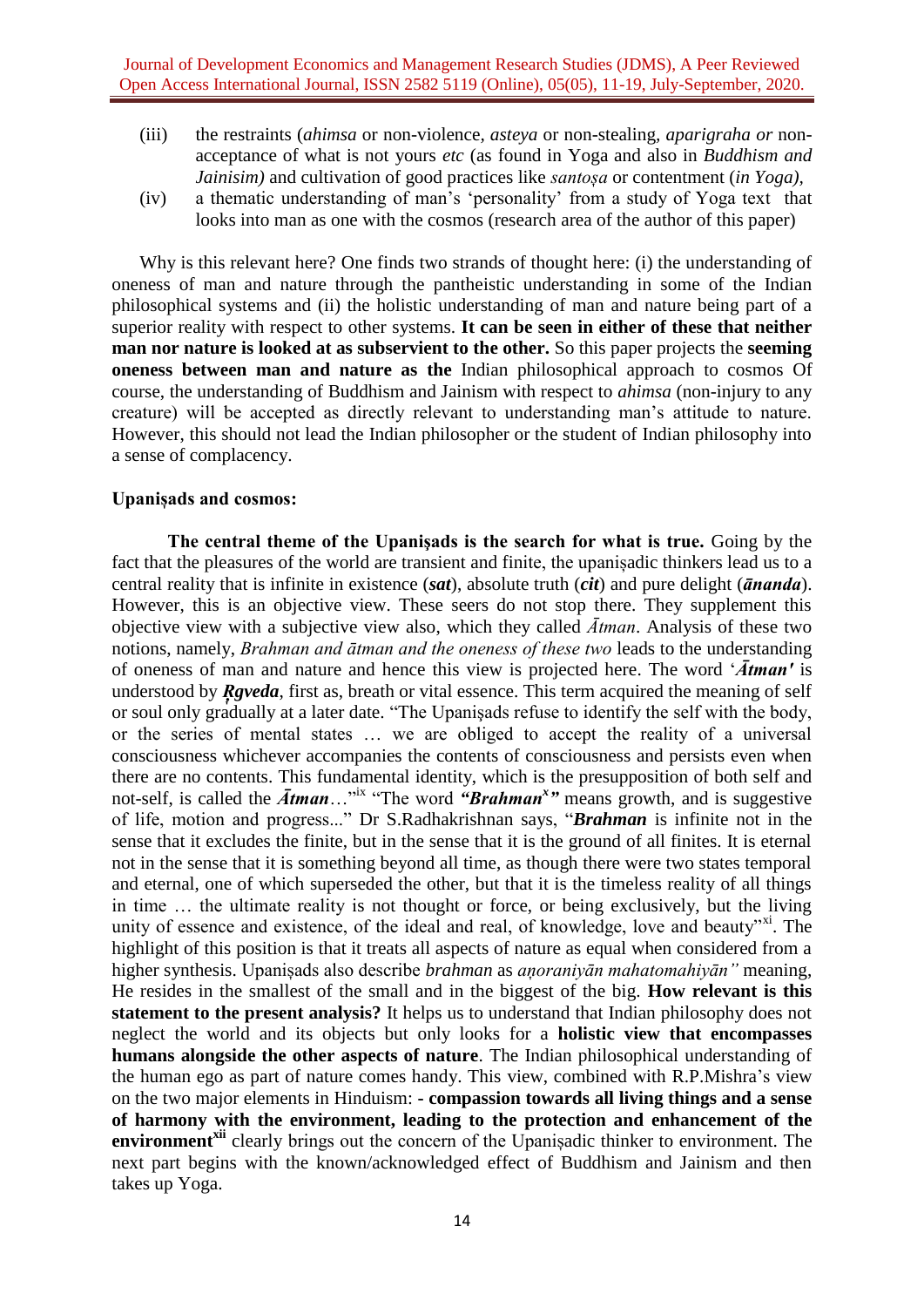### **Buddhism and cosmos:**

A major Indian philosophical thought that can be considered here is that of Buddhism. Its analysis of the method to eliminate mental pollution can help man to tackle with environmental pollution also. Environmental pollution is either due to greed of profit, or due to utter foolishness or selfishness while mental pollution favours the selfish ego in place of the whole Self. **Greed and selfishness, along with disregard for others should be removed, says Buddhism.** In the same way, removal of the environmental pollutants alone is not enough if the environment is to be cleaned. Instead, it is more important to get at the source of the pollution, though tedious. It is easy to stop polluting the environment when once the source is known and regulated through legislation and surveillance. The perpetrators should be made to see reason and understand their mistake through enlarging their viewpoint. If this fails, then there must be sterner methods to bring the required result. And Buddhism quickly comes up with such a method when it speaks of the five vows (*pañcasīla*) – abstention from killing living creatures, abstention from falsehood, abstention from stealing, abstention from sexual misconduct and abstaining from intoxicants. All these activities aim at counteracting the pollution of the mind and are intended at guiding transformation. **This**  transformation results in restoring harmony of one's mind, which can result in **harmony between man and nature.** Take for instance, the words of the *Dhammapada* which sums up the Buddhist ethics – "Not to do any evil, to cultivate the good and to purify the mind ...<sup>"xiii</sup>. The five precepts (*pañcaśīlai*) given by Buddhism helps man to re-energise himself with understanding the one-ness of himself with nature. Ronald Epstein suggests: "when we naturally experience and act out of the fundamental equality with all living beings, we will have restored the ecological harmony to our minds. Our mental ecosystem will function naturally and holistically, and it will generate the wisdom of clear seeing and compassion for all life. That is the basic teaching of the Buddha"xiv. The stand of Buddhism with respect to *nirvāna* (or *liberation*) is another eye-opener in this regard. Buddhist conception of liberation and the liberated person is unique as it does not negate the world even at that level. In fact, Buddha lived in the world amidst his people even after the attainment of *nirvāna*. How is this possible? To them, the raft with which one could swim across the flood of misery should be left for others so that they could also use it to redeem themselves. Therefore, Buddha showed that the *arhat* (the liberated) need not run away from the worldly ties but can love the other creatures. He even goes a step further to assert that such love and sympathy for all beings increases with enlightenment.

### **Jaina understanding of man and cosmos:**

The concern of Jainism for environmental ethics is more pronounced than even Hinduism and Buddhism, it can be said. The core of Jaina ethics is the *doctrine of Ahimsa*. In fact, Jainism is known for the extreme lengths that it goes for honouring this doctrine of *ahimsa* **(one of the main ingredients of right conduct (***samyag cāritra***)** – the third indispensable step for liberation - suggested by Jaina ethics. It is this step that enables us to stop the influx of new *karmas* and also to eradicate the old ones. It consists in control of passions, senses, thought, speech etc. Right conduct, therefore, is described as refraining from actions that are harmful and doing what is good. Jainism prescribes a method that could be followed for having right conduct and that is the taking up of the **five great vows (***pañcamahāvratā***). The** *pañca-mahāvratā* **comprises of (i)** the practice of *ahimsa -* or abstaining from causing injury **-** Abstinence from injury to life. The Jaina *muni* **(or saint)** even breathes through a piece of cloth in order not to inhale and destroy any life floating in the air. *Ahimsa*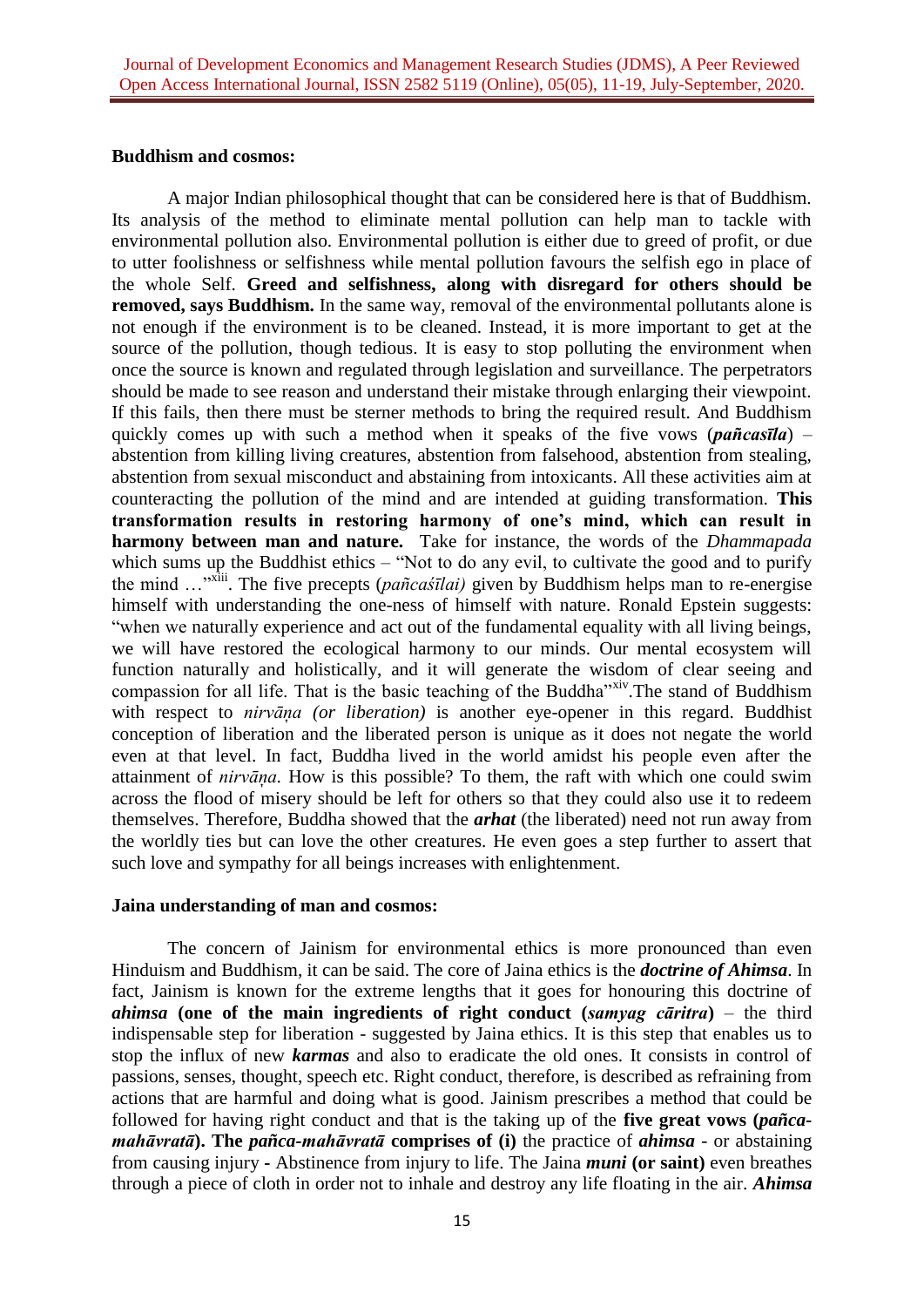must be practiced in thought, word and deed<sup>xv</sup>. (ii) satyam - speaking what is true and good and **in a pleasant manner**. To maintain this vow, one must conquer anger, greed and fear. *(iii) asteyam -* **or abstinence from stealing:** No doubt, human life requires some wealth. But, depriving another man of his wealth by stealing is deplorable because it deprives the other of an essential condition of life. *(iv) brahmacaryam -* **abstinence from carnal pleasure is** refraining from *kāma* of any form altogether, either in speech, thought or action *and (v) aparigraha -* **abstaining from attachment or** giving up attachment for the objects of the senses.*.* Thus the three gems (*triratna)* suggested by Jaina ethics - Right faith, right knowledge and right conduct - are inseparably bound up and the progress and degeneration of the one react on the other two. A person must harmoniously develop these three.

## **Yoga and cosmos:**

The next area to be discussed is Yoga philosophy and its relation to ecology. Yes, reference is made to the first limb of the *astanga voga* (eight limbs of vogic practice) – *yama* (restraint). Before attempting to train man into the yogic practices of meditation and contemplation, Yoga calls for restraint of certain tendencies. They are: (1) *ahimsa* – abstaining from causing injury to other living beings, (2) *satya –* abstaining from falsehood, (3) *asteya –* non-stealing (4) *Brahmacarya –* control of sensual desires and (5) *aparigraha* – non-acceptance of unnecessary gifts. One can also add *santosa* meaning contentment – a component of the second limb of Yoga (*niyama)* that advocates cultivation of good habits (*niyama)*. While practice of the five *yamas* can prevent man from abuse of nature, the aspect of contentment (*niyama*) will ensure balance between man's attitude and ecology. This paper now introduces another area that revolves around Yoga psychology, which was taken up for study by the author of the paper for research earlier. The conclusion of the research resulted in thematically presenting the idea of personality in yoga in the light of the contribution from analytical psychology<sup>xvi</sup>. Carl Jung, in delineating the process of individuation, talks of restructuring of ego and identifies that centre as SELF. This study helps **one to characterize personality in terms of equality and indifference, by integrating and transcending the economic, biological and socio-political views.** Modern psychologists like Abraham Maslow, Karen Horney, Carl Rogers (following Jung), have recognized that deficiencymotivation and pressure from the environment alone were not responsible for driving the individual to seek remedies. For instance, Maslow<sup>xvii</sup> identified growth-motivation, i.e., the motivation for self-improvement (usually termed self-actualization or self-transcendence) directed by certain goals and purposes from within. He talks of a theory of motivation, especially, a need-based framework of human motivation. This can be characterized in the following diagram, often called "Maslow's hierarchy of needs or needs pyramid"<sup>xviii</sup>.

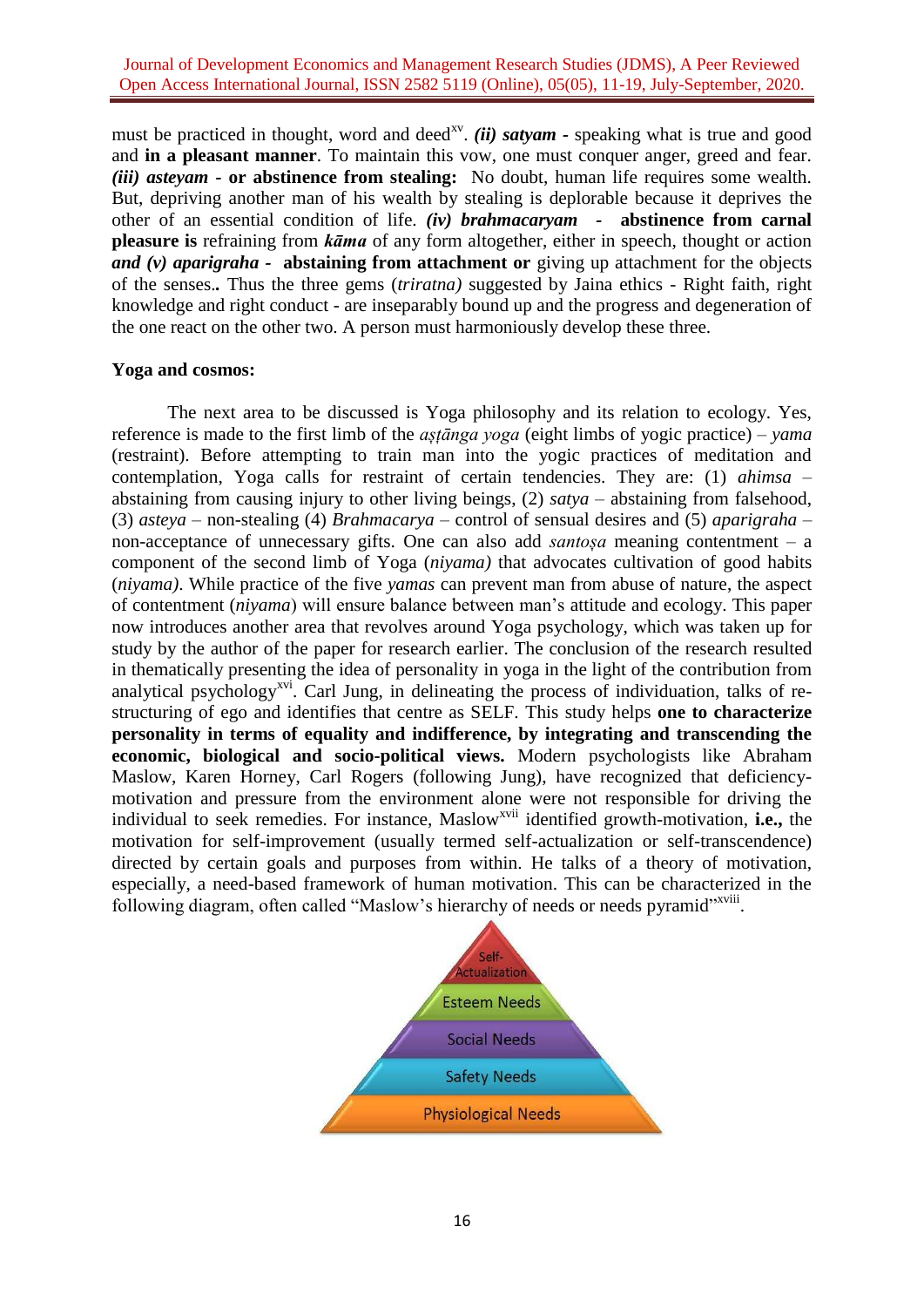### Journal of Development Economics and Management Research Studies (JDMS), A Peer Reviewed Open Access International Journal, ISSN 2582 5119 (Online), 05(05), 11-19, July-September, 2020.

Thus, he developed a hierarchy of needs. That is, human beings are first motivated by the need for oxygen, water, sex etc. When this is fulfilled, comes the need for safety and security where one looks for protection and stability. Social needs comes next wherein the need for love and belongingness arises (looking for affectionate relationships). Esteem needs can be understood at two levels – need for respect from others and the need for self-respect. It includes feelings as confidence However, the last level (depicted at the top of the pyramid) is something different and Maslow calls that level as **self-actualization** arising out of "**growthmotivation" or "Being needs" or "B-needs**" (as against **D-needs represented by the other four needs – physiological, safety, social and esteem needs)**. They involve the continuous desire to fulfil potentials, that is, to becoming the most complete personality. Maslow used a qualitative method called **biographical analysis** to identify such persons<sup>xix</sup>.

In this respect, it can be maintained that the understanding of personality in Yoga truly satisfies the need of the personality theorists on account of its comprehensiveness. Its metaphysics points out that the nature of man is definitely other than what he normally believes himself to be on the basis of identification with a particular body and mind. nor is it what others believe one to be but what one actually is. **Yoga also recognizes this complex when it talks of transformation of the empirical consciousness to (or becoming one with) universal consciousness.** Therefore, it can be concluded that Yoga talks about man as MAN at the ontological level and not merely psychologizing in the negative sense (i.e., understanding man in terms of his appearance and in terms of behaviour-patterns). This enables one to characterize personality in terms of equality and indifference, by integrating and transcending the economic, biological and socio-political views. Rogelio P. Bayod<sup>xx</sup> says: "In the psycho-spiritual world, we speak of two dimensions of a person: the core and the periphery. The core constitutes the being of a person.  $\dots$  The core is the "being" while the periphery is in the "doing" or the "having" domain. We are told that the most important of the two is the core because this is the being of the person. But the periphery is also important although in a lesser degree. Taken properly, the periphery adds flavour to the core. Just like a gift that is wrapped beautifully, a wrapper makes the gift so attractive externally but wrappers are not the real gifts. Gabriel Marcel said that man is an incarnate subjectivity. For his, man is a body but he is more than his body. Man also, is a spirit".

### Conclusion

So, what are the takeaways from this analysis? One can find in the Indian philosophical outlook that there was a concept of non-interference with the development of natural processes. In fact, Indian philosophical outlook on oneness of all living things stand testimony to its reaction to environment. It is revealed in the care shown by the Indian philosophical systems in not allowing over-exploitation of that living thing which is as perfect as one's own. **Thus, it can be concluded that a non-violent and a non-interfering attitude towards nature, animals and fellow beings is the essence of all systems of Indian philosophy (though not pronounced). The highlight of this attitude of Indian philosophical systems is** *enlightened anthropocentrism* **and it gains relevance after more than forty days of lockdown throughout the world. Every state or government is beginning to come out of lockdown with the message that it's now up to the individuals to carry forward their life with the strictness that was practiced during the lockdown. In this context, self-control and self-empowerment are suggested to be the guiding spirit for man. This paper aims to suggest ways of improving these two.**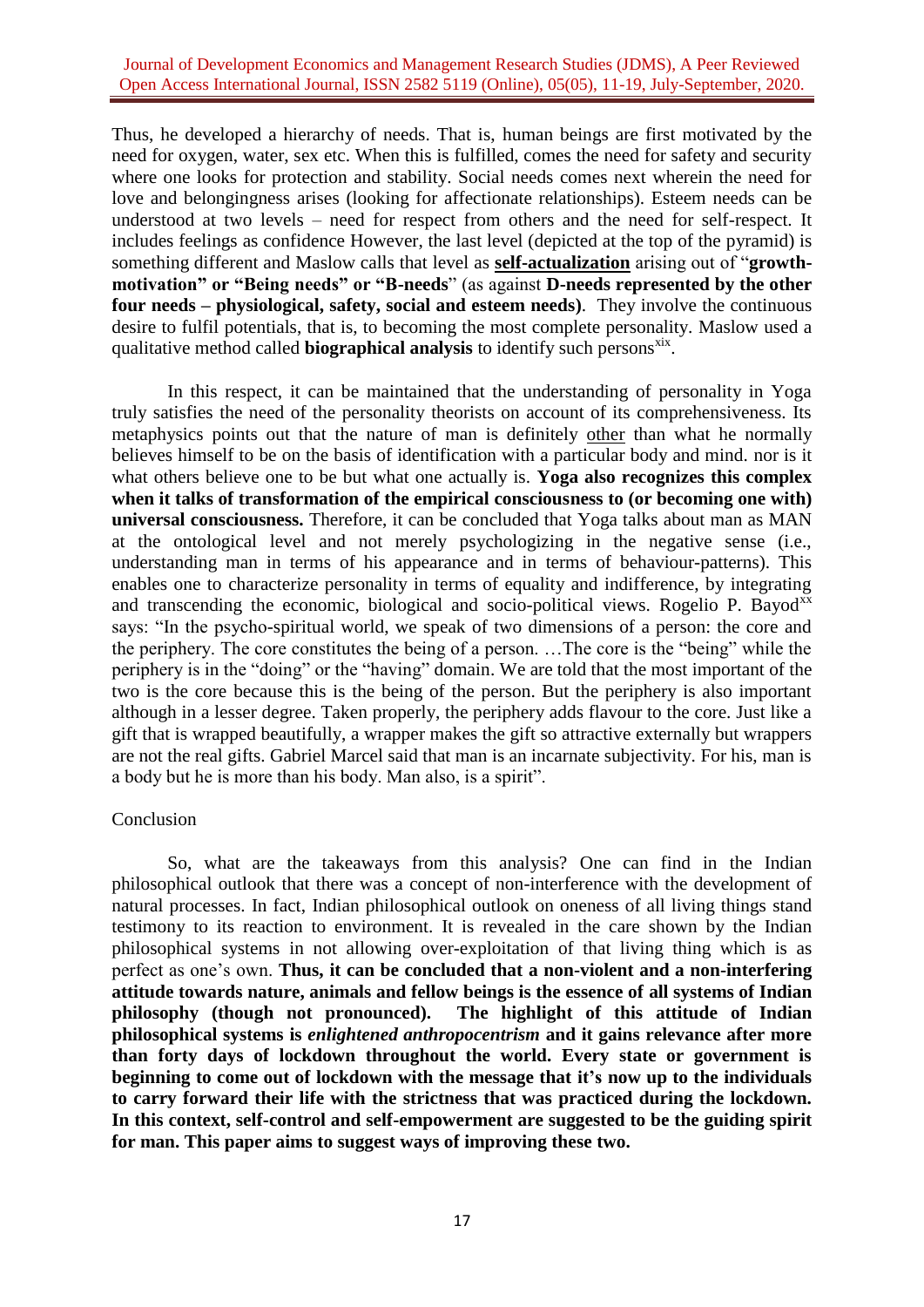# **Notes and References**

**.** 

- <sup>i</sup> Nader Ghotbi MD, PhD. Professor, Ritsumeikan Asia Pacific University (APU), Beppu city, Oita, Japan, In the article "Japan's management of COVID-19" in the Eubios Journal of Asian and International Bioethics, vol.30 (4) May 2020 downloaded on 14-05-2020
- ii Maria Patrão Neves, PhD, Professor, Universidade dos Açores, Ponta Delgada, Portugal, "Ethical , Implications of Rationing and Rationalisation", Eubios Journal of Asian and International Bioethics, vol.30 (4) May 2020 downloaded on 14-05-2020
- iii New Philosopher Downloaded by me on 14-04-2020 from <https://www.newphilosopher.com/articles/covid-19/> posted on 21<sup>st</sup> March 2020
- <sup>iv</sup> The theoretical burden on the non-anthropocentric theory to show that the non-human elements of environment has intrinsic value (cf. Norton 1991, de Shalit 1994, Light and Katz 1996) is more pronounced than in the enlightened anthropocentric view.
- <sup>v</sup> The organisation that has nurtured me in the social and spiritual level, reformulated this statement as "samastha lokāh sukhino bhavantu" – let peace reign in all worlds
- vi Delivered during the national symposium on Environmental Ethics, organised by the Sustainable Development Foundation (SDF) with assistance from Ministry of Environment and Forests, UGC, UNESCO and Indian Council for Social Science.
- <sup>vii</sup> With respect to the animals sported along with each of them snake with Siva, lion with Parvati, mouse with Ganapati and peacock with Muruga.
- <sup>viii</sup> Many or even, all festivals can be seen to be a projection of this attitude examples of it is seen in the Sankaranthi festival or ganesh festival, or saraswathi pooja during the 9-day dassera festival etc.
- ix Radhakrishnan, S, Indian Philosophy vol 1., p.159
- $\overline{X}$  Refer to the song by poet Bharati 'ethilum ingu iruppaan avan yaaro; Yenakkul avan iruppaan arivaayo" to explain Brahman
- xi Radhakrishnan, S, Ibid., p.173
- xii Mishra R. P, ed., Environmental Ethics: A Dialogue of Cultures, p. 92
- xiii Rune Johansson, The Pshychology of Nirvana, p.11 as quoted by Padmasiri de Silva in An Introduction to Buddhist Psychology, p. 1
- $\frac{X}{Y}$  Inner Ecology: Buddhist Ethics and Practice, downloaded from <http://online.sfsu.edu/rone/Buddhism/Inner%20Ecology.htm> in 2008.
- $x<sub>v</sub>$  That is why the Jaians practice extreme caution in walking, speaking, or even answering calls of nature.
- <sup>xvi</sup> in an earlier research, titled "Towards and Understanding of Personality in Classical Yoga in the light of Carl Jung's Analytical Psychology,
- xvii A 1943 article in Psychological review and his work Toward a Psychology of Being
- xviii <https://www.managementstudyguide.com/maslows-hierarchy-needs-theory.htm> downloaded on 15-05-2020
- xix The names include Albert Einstein, Benedict Spinoza, William James and others. It also included 12 unnamed personalities who were alive at the time when Maslow conducted his research.
- $X^X$  Rogelio P. Bayod, "Recognitive and redistributive claims in COVID-19 Outbreak" in Eubios Journal of Asian and International Bioethics, vol.30 (4) May 2020 downloaded on 14-05-2020